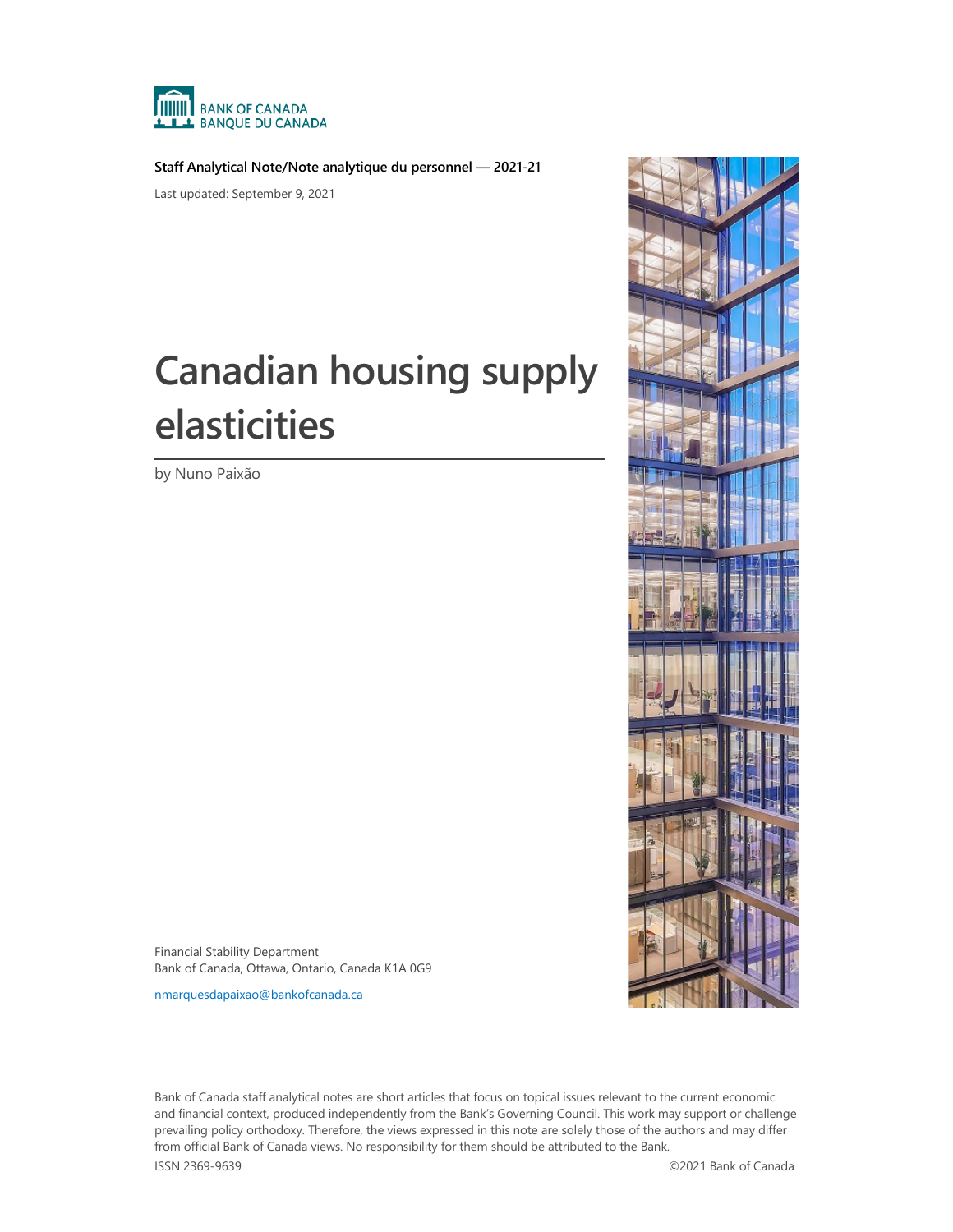#### **Introduction**

Housing price dynamics have been a source of intense debate and concern in several economies, including Canada's. What drives growth in house prices? Why do house prices evolve differently across cities? To answer these questions, we need to consider both demand and supply factors. On the demand side, we can highlight, among other things, household income, financing costs and population change. On the supply side, construction costs and local housing supply elasticities are key elements in explaining the evolution of house prices.

This note focuses on housing supply elasticities. A city with a more inelastic housing supply may face higher increases in house prices in reaction to positive local or aggregate shocks. Therefore, estimates of local housing supply elasticities are crucial for predicting changes in house prices and evaluating the impact of multiple policy interventions.

This note delivers the first estimates of the housing supply elasticities for the largest cities in Canada (census agglomerations,  $CA<sup>1</sup>$  $CA<sup>1</sup>$  $CA<sup>1</sup>$ ) following the approach developed by [Guren](#page--1-0) [et al.](#page--1-0)  $(2021)^2$  $(2021)^2$  $(2021)^2$  This novel approach exploits the fact that house prices in some cities are systematically more sensitive to regional cycles than house prices in other cities. This approach differs from the one used by [Saiz](#page--1-1) [\(2010\)](#page--1-1) in estimating housing supply elasticities for most metropolitan areas in the United States. He does this by exploiting city-specific building regulations and land unavailability, specifically the land within a 50-kilometre radius of the city centre that is not suitable for construction due to geographic constraints such as steep slopes or bodies of water. His estimates are widely used in the economic literature in model calibrations and as an instrument for the change in house prices during the boom and bust cycle of the 2000s.

The approach developed by [Guren et al.](#page--1-0) [\(2021\)](#page--1-0) has two main advantages over the one of [Saiz](#page--1-1) [\(2010\)](#page--1-1). First, the Saiz measure correlates with other city characteristics such as productivity and growth in demand [\(Davidoff,](#page--1-2) [2016\)](#page--1-2). This raises the concern that higher house price volatility in some cities is not driven by inelastic housing supply, as estimated by Saiz, but by differences in other characteristics such as different industrial composition and different exposure to secular trends, for example, an increase in housing demand in coastal areas with inelastic supply. To address this shortcoming, [Guren et al.](#page--1-0) [\(2021\)](#page--1-0) employ a panel specification that allows them to control for city-specific trends, different sensitivity to regional business cycles, and changes in the city's population and industry structure. Second, by exploiting the systematic historical sensitivity of local house prices to regional house price cycles, this new approach allows us to estimate housing supply elasticities without resorting to

<span id="page-1-1"></span><span id="page-1-0"></span> $1$ https://www150.statcan.gc.ca/n1/pub/92-195-x/2011001/geo/cma-rmr/cma-rmr-eng.htm

<sup>2</sup>Housing supply elasticities for Canada's largest cities were first estimated in [Giannone et al.](#page--1-3) [\(2020\)](#page--1-3). This note presents these estimates and the procedure used.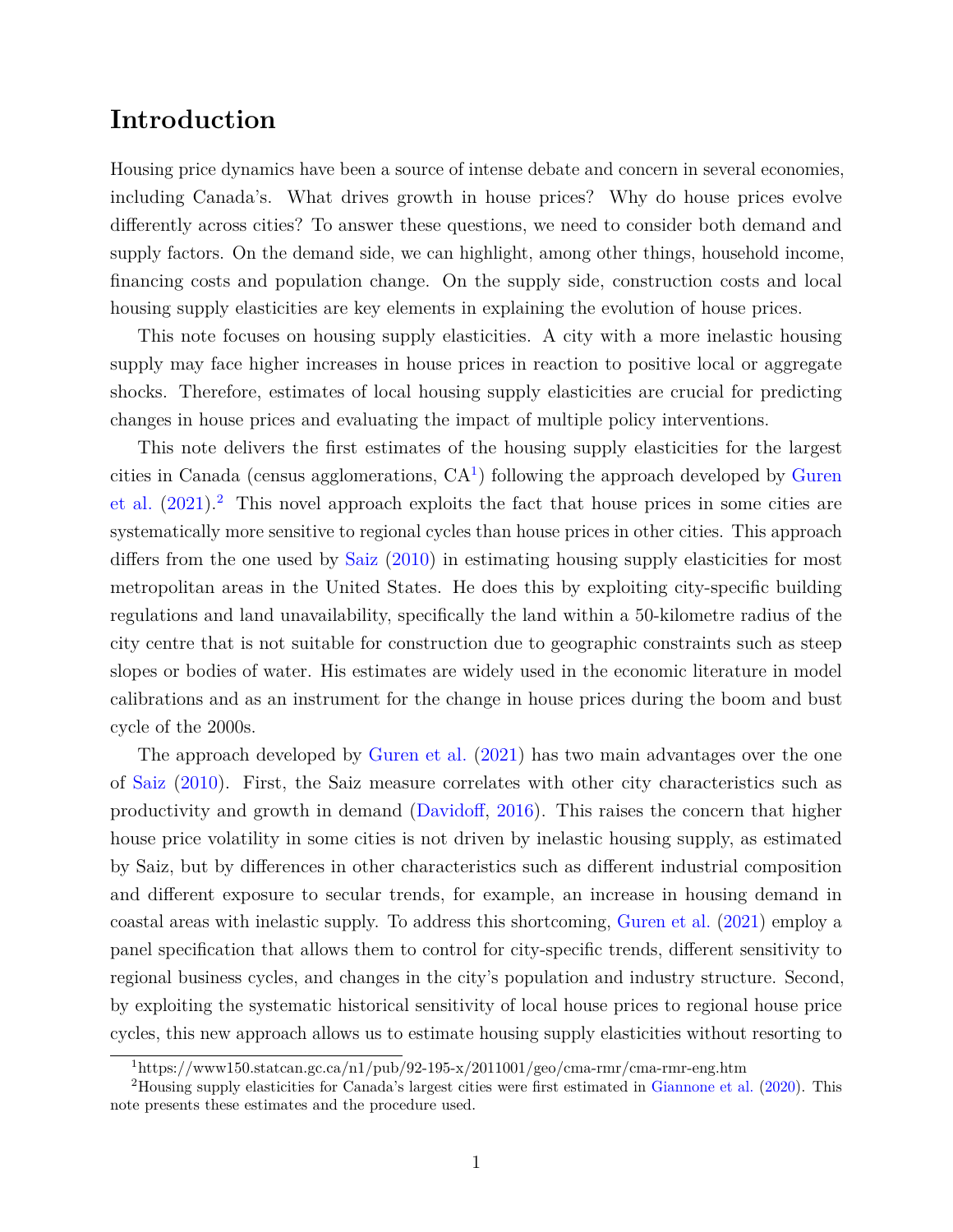geographical and regulation data across Canadian cities, data that are not currently available for most cities in Canada.



Chart 1: House prices in Vancouver, Winnipeg and the West region

Note: All time series correspond to the annual log change in the House Price Index. All series are demeaned relative to the city or region average. The West region includes all provinces west of Ontario. Source: Teranet

[Guren et al.](#page--1-0) [\(2021\)](#page--1-0) estimate housing supply elasticities by exploiting systematic differences in cities' responses to regional house price cycles. [Sinai](#page--1-4) [\(2012\)](#page--1-4) documents that house prices in some US cities are systematically more sensitive to regional cycles than those in other cities, which is also true for Canada. Let's consider Vancouver and Winnipeg. Chart 1 plots the annual log change of real house prices in the West, $3$  Vancouver and Winnipeg from 1992 to 2020. The West region experienced several regional boom-bust cycles throughout the sample period. Vancouver and Winnipeg also experienced several cycles that tended to correlate with the regional ones. However, house prices in Vancouver tended to increase by more than house prices in Winnipeg when regional house prices were booming. They also decreased by more when regional prices were contracting.

This systematic difference in the sensitivity of house prices in different cities to the regional house price cycles is crucial for the identification strategy described in the next section.

<span id="page-2-0"></span><sup>3</sup>The West region includes all provinces west of Ontario.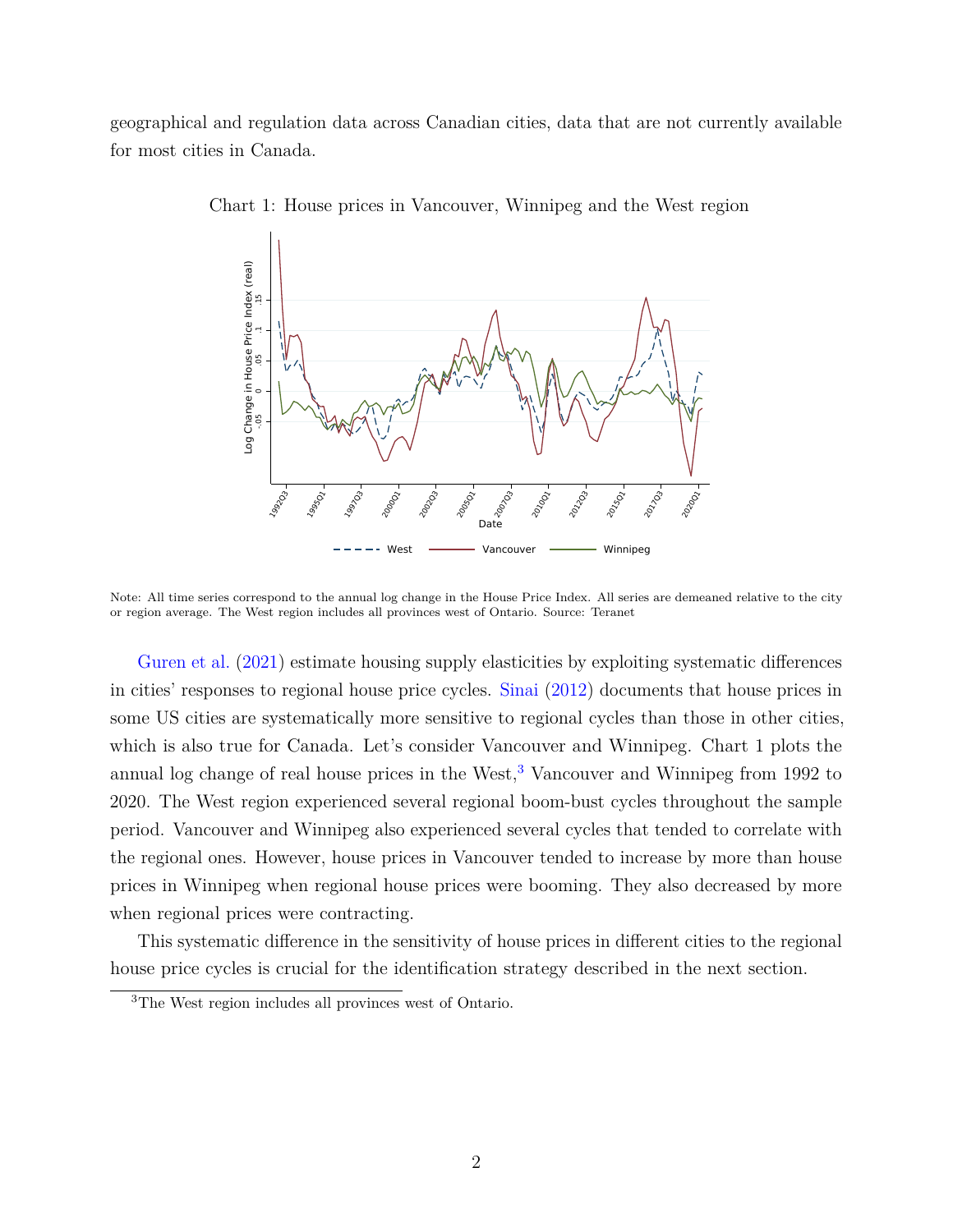#### **Empirical strategy**

A simple approach to estimating the sensitivity of house prices in different cities to regional house price movements,  $\gamma_i$ , consists of running the regression:

<span id="page-3-1"></span>
$$
\Delta p_{i,r,t} = \phi_i + \chi_{r,t} + \gamma_i \Delta P_{r,t} + \epsilon_{i,r,t} \tag{1}
$$

where  $\Delta p_{i,r,t}$  denotes the log annual change of real house prices of city *i* in region *r*, and  $\Delta P_{r,t}$ stands for the log annual change in regional house prices.<sup>[4](#page-3-0)</sup> This specification includes city fixed effects,  $\phi_i$ , to control for unobserved city heterogeneity, and region-time fixed effects,  $\chi_{r,t}$ , to control for trends at the regional level. Cities with higher  $\hat{\gamma}_i$ , the estimate of  $\gamma_i$ , are cities that systematically respond to regional shocks with higher fluctuations in higher prices and, therefore, cities with more inelastic housing supply. Therefore,  $\hat{\gamma}_i$  denotes the proxy for the inverse of the housing supply elasticity.

This simple approach, however, assumes that local house prices respond differently to regional house price shocks only because of differences in the housing supply elasticity. This assumption seems too restrictive because differences in the structure of the local economy may cause different responses. Applying the example in [Guren et al.](#page--1-0) [\(2021\)](#page--1-0) to the Canadian context, we suppose that Vancouver has an industrial structure tilted toward highly cyclical durable goods relative to that of Winnipeg. A positive aggregate demand shock would consequently lead to higher increases in employment and house prices in Vancouver than in Winnipeg. Therefore, *γ<sup>i</sup>* would be estimated to be higher in Vancouver than in Winnipeg purely due to reverse causality. Then, variation in  $\hat{\gamma}_i$  would reflect not only differences in housing supply elasticities across cities but also potentially other confounding factors.

To address these concerns, I apply a refined version of equation [\(1\)](#page-3-1) similar to the one proposed by [Guren et al.](#page--1-0) [\(2021\)](#page--1-0):

<span id="page-3-3"></span>
$$
\Delta p_{i,r,t} = \phi_i + \gamma_i \Delta P_{i,r,t} + \delta_i \Delta y_{i,r,t} + \mu_i \Delta Y_{r,t} + \Gamma X_{i,r,t} + \epsilon_{i,r,t}
$$
\n<sup>(2)</sup>

This version augments equation [\(1\)](#page-3-1) with local and regional changes in per capita retail, construction and manufacturing employment with city-specific coefficients. The vectors with these changes in employment at the city and regional levels are  $\Delta y_{i,r,t}$  and  $\Delta Y_{r,t}$ , respectively. This specification controls for the different impact across cities of different demand shocks reflected in these industries.<sup>[5](#page-3-2)</sup> It also includes another set of controls,  $X_{i,r,t}$ , specifically

<span id="page-3-0"></span><sup>&</sup>lt;sup>4</sup>Throughout this note, I follow the same notation simplification as in [Guren et al.](#page--1-0) [\(2021\)](#page--1-0), where  $\gamma_i \Delta P_{r,t}$ is used to denote  $\sum_i \gamma_i \Delta P_{i,r,t} I_i$ , where  $I_i$  is an indicator for city *i*.

<span id="page-3-2"></span> ${}^{5}$ [Guren et al.](#page--1-0)  $\overline{(2021)}$  $\overline{(2021)}$  $\overline{(2021)}$  control for local and regional changes in retail employment only. The correlation between the baseline estimates and the  $\gamma_i$  estimates using this less strict specification is 97 percent. If instead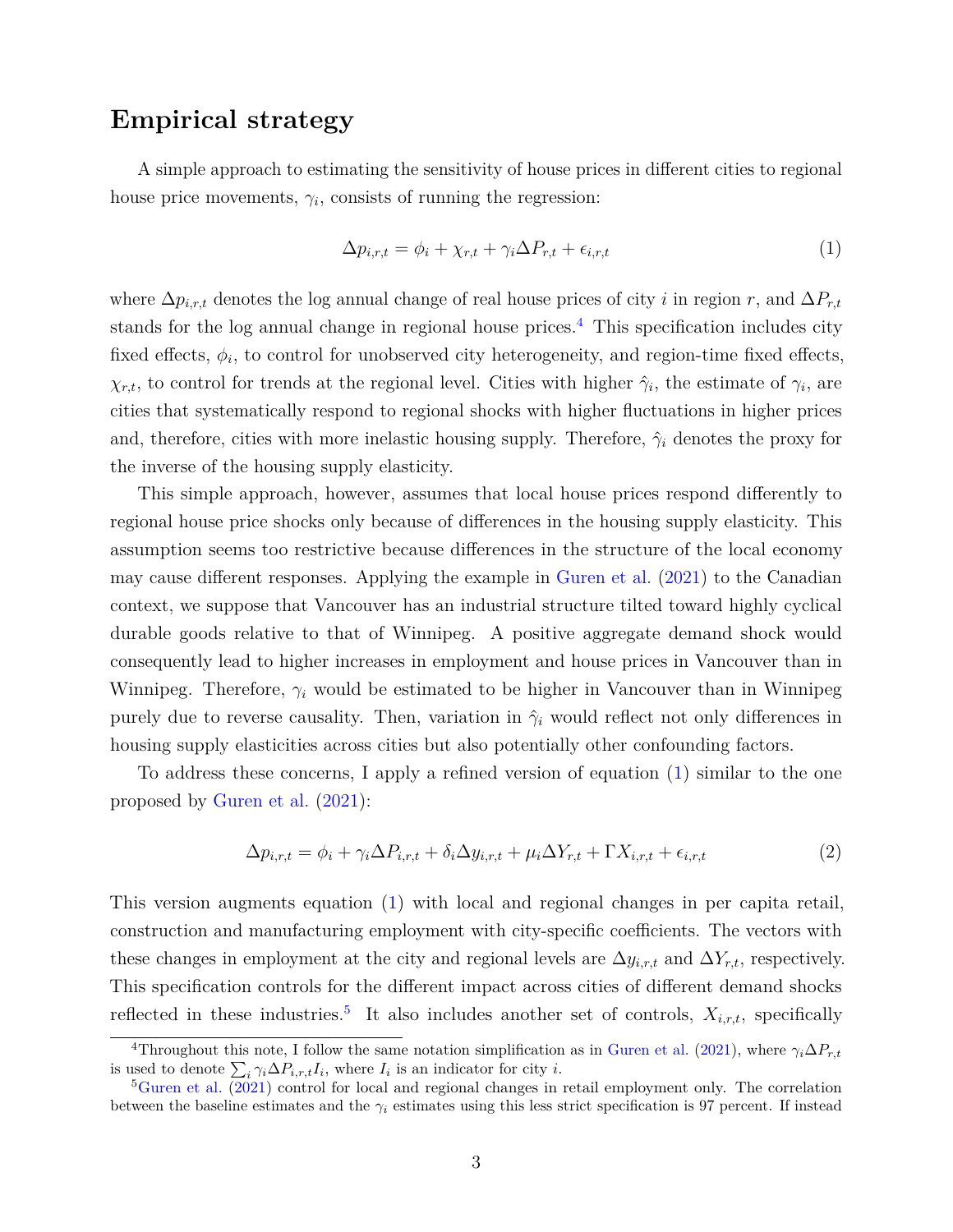two-digit industry code shares multiplied by time dummies. This structure allows for nonparametrically controlling for all variation that is correlated with industry structure in the cross-section. I also depart from [Guren et al.](#page--1-0) [\(2021\)](#page--1-0) by controlling for population growth at the city and regional levels and for real mortgage rates.

Overall, this refined approach implies that  $\hat{\gamma}_i$  is estimated using local house price variation that is independent of local and regional changes in employment and all other controls included in  $X_{i,r,t}$ . It is therefore not subject to the bias resulting from the reverse causality explained before. The key identifying assumption is that, conditional on controls, there are no other aggregate factors sensitive to house prices as captured by  $\gamma_i$  that are correlated with regional house prices in the time series and that differentially impact employment per capita in the same city. However, this approach does not require exogenous variation in regional house prices. Common factors can drive regional house prices, regional economic activity and even local prices and activity.

#### **Data**

I estimate the elasticities using the House Price Index developed by Teranet at the forward sortation area (FSA) level. City and regional house prices are built by aggregating them using the 2011 FSA populations as weights.<sup>[6](#page-4-0)</sup> House prices are converted into a real index by using the gross domestic product (GDP) deflator from Statistics Canada. Following the methodology in [Guren et al.](#page--1-0) [\(2021\)](#page--1-0), I consider quarterly house prices and calculate annual changes of the log of the House Price Index in real terms. Annual two-digit industry employment codes and population at the CA level are obtained from Statistics Canada. Real monthly mortgage rates are from the Bank of Canada.

[Guren et al.](#page--1-0)  $(2021)$  consider four regions when estimating the elasticities for US cities. Given the significant differences in size between Canada and the United States, I consider three regions in Canada: east, west and northern territories.

of controlling for changes in employment per capita in these three industries separately, I control only for aggregate changes in per capita employment, the correlation drops to 95 percent. More importantly, if I don't control for any changes in the employment growth across different industries at the city level, the correlation drops to 23 percent, which reflects the importance of controlling for changes in industry composition.

<span id="page-4-0"></span><sup>6</sup>Very similar results are obtained if total dwellings or total occupied dwellings are used as weights.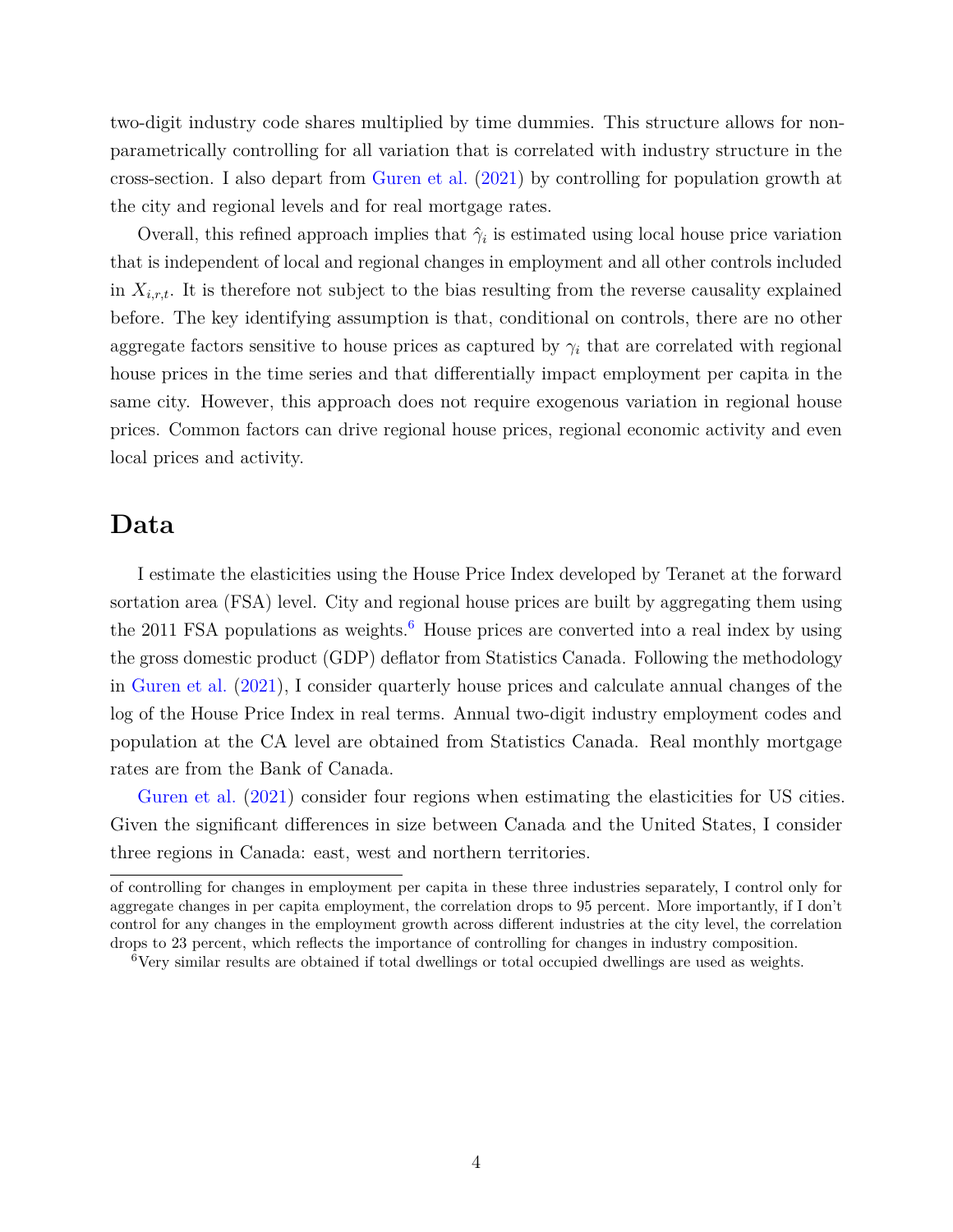#### **Results**

Chart 2 plots the estimated housing supply elasticities for Canadian census metropolitan areas (CMAs), specifically, the inverse of  $\hat{\gamma}_i$  estimated from equation [\(2\)](#page-3-3).<sup>[7](#page-5-0)</sup> The median housing supply elasticity is 2.2 among all CAs and 1.94 if I restrict the sample to CMAs. These estimates imply that a 1 percent increase in house prices in the median Canadian city is associated with an increase in housing supply of 2.2 percent. Alternatively, we can think that, all else equal, a 1 percent increase in housing demand leads to an increase in house prices in the median city of  $0.45$  percent  $(1/2.2)$ .





Note: This chart plots the estimated housing supply elasticity, 1*/γ*ˆ*i*, estimated from equation [\(2\)](#page-3-3). London and Saguenay are excluded for vizualization purposes. The elasticities for these two CMAs are 19.6 and 21.6, respectively. K-C-W stands for Kitchener-Cambridge-Waterloo.

Chart 2 also shows significant heterogeneity across cities. Going back to the previous example, elasticities in Vancouver and Winnipeg are 0.63 and 4.34, respectively. Assuming that both cities face a 1 percent increase in housing demand, house prices are predicted to increase 1.57 percent in Vancouver and 0.23 percent in Winnipeg. For comparison, the median housing supply elasticity among US metropolitan areas estimated in [Saiz](#page--1-1) [\(2010\)](#page--1-1) is 2.26, very close to the median elasticity in Canada. Saiz also estimates elasticities of 0.63 and 0.72 in New York and San Francisco, respectively. These values compare closely with Vancouver and

<span id="page-5-0"></span><sup>&</sup>lt;sup>7</sup>The procedure estimates housing supply elasticities for 151 CAs, but for clarity the chart is restricted to the CMAs. For better visualization, London and Saguenay are also excluded from the chart. The elasticities for these two CMAs are 19.6 and 21.6, respectively.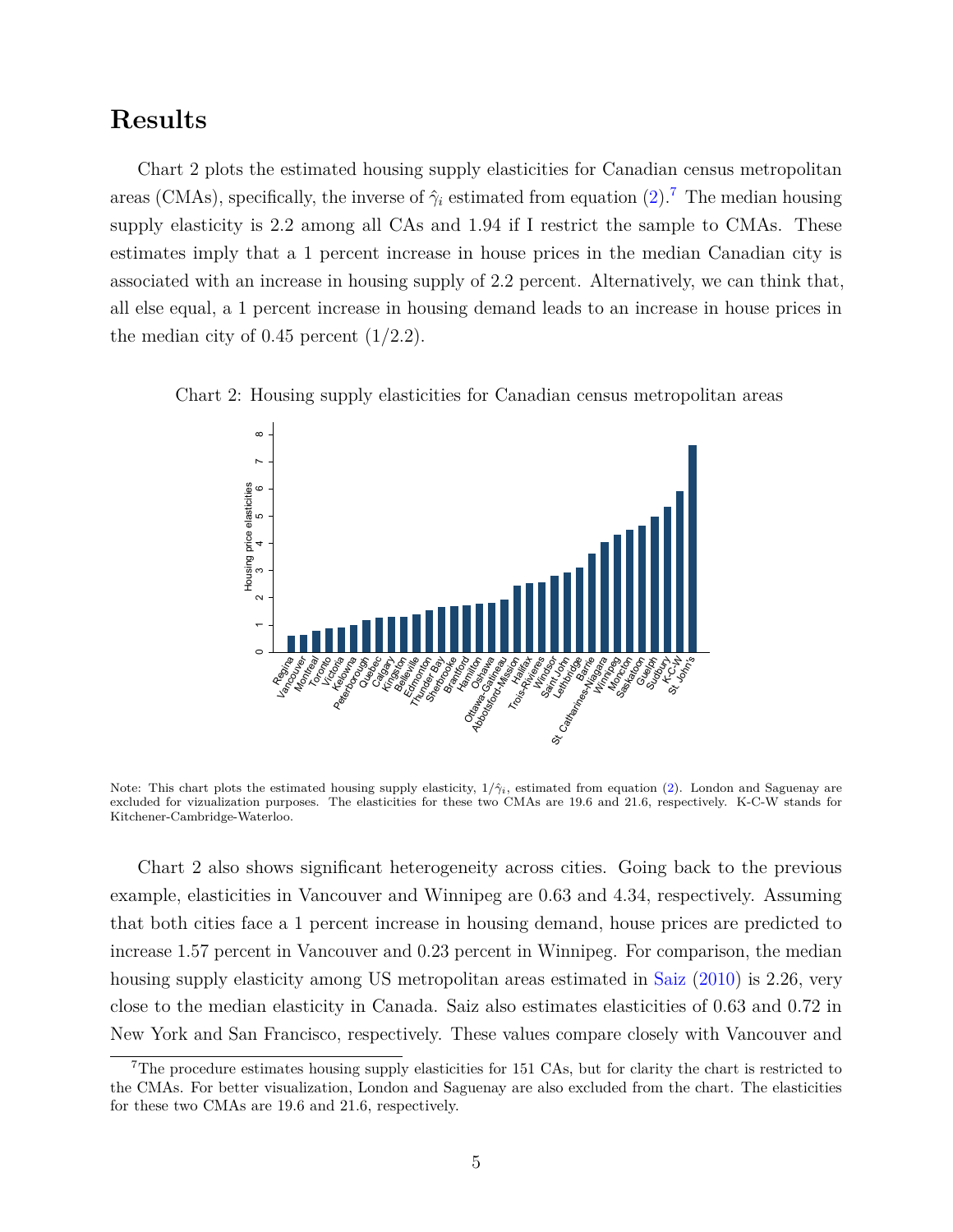Toronto, where estimated elasticities in this note are 0.64 and 0.89, respectively. However, the distribution of elasticities in Canada is more skewed to the right than it is in the United States. A larger share of cities in Canada have very elastic housing supplies.

#### **Housing supply elasticities and long-run growth in house prices**

As stated earlier, the dynamics in the housing market depend on both demand and supply. Despite the importance of housing supply elasticities, they alone cannot explain dynamics in this market, especially in the short run. Nevertheless, we can see that housing supply elasticities correlate with long-run growth in house prices.<sup>[8](#page-6-0)</sup> Chart 3 shows the weighted average of the Teranet House Price Index across cities in Canada between 1[9](#page-6-1)90 and 2020.<sup>9</sup> The sample is split between cities with housing supply below and above the median.



Chart 3: Housing supply elasticities and house prices

Note: Series are weighted by population at the city level from Statistics Canada. The House Price Index has been normalized by the gross domestic product deflator. House price indexes are normalized to 100 in 1990Q3 to highlight the distinct growth rates between the two groups of cities. Source: Teranet

We can see that cities in Canada with more inelastic housing supply (elasticity below median) faced a higher house price growth during this period than the cities with more elastic

<span id="page-6-0"></span><sup>8</sup>To identify the importance of housing supply elasticities in explaining the different long-run housing market dynamics across cities, we need a structural model where local and aggregate demand shocks are properly identified. This exercise goes beyond the purpose of this note.

<span id="page-6-1"></span><sup>9</sup>Both series are normalized to 100 in the third quarter of 1990 to highlight the distinct growth rates between the two groups of cities.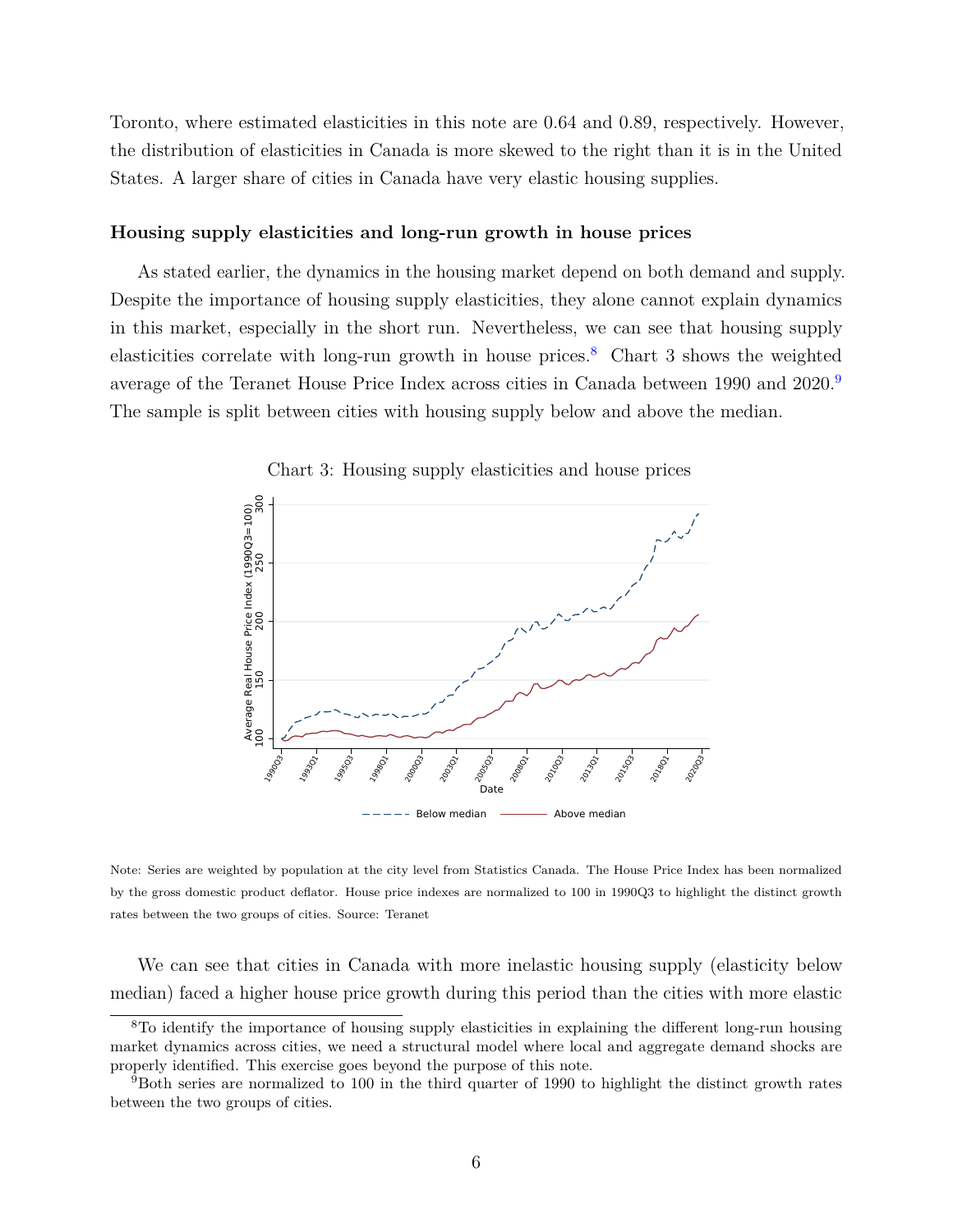supply. The average house price index for cities with inelastic supply in 2020 was four times that in 1990. For the cities with more elastic supply, it was only three times that in 1990. This suggests that cities with inelastic housing supply face larger constraints, which can explain higher house price growth.

### **Conclusion**

This note presents estimates of housing supply elasticities for the largest Canadian cities and describes the procedure followed. In contrast with the popular elasticities estimated by [Saiz](#page--1-1) [\(2010\)](#page--1-1), who explores geographical and regulatory heterogeneity across cities, the approach used in this note follows [Guren et al.](#page--1-0) [\(2021\)](#page--1-0), who exploit the systematic different sensitivity of different cities to regional house price cycles. This procedure implicitly accounts for diverse factors that determine housing supply elasticities in addition to the geographical and regulatory factors. In particular, it incorporates expectations about long-run growth. Many cities that do not face land shortages currently may become constrained if they experience land shortages in the future.

The median housing supply elasticity among all Canadian CAs is 2.2, but Canada presents a high degree of heterogeneity across cities.